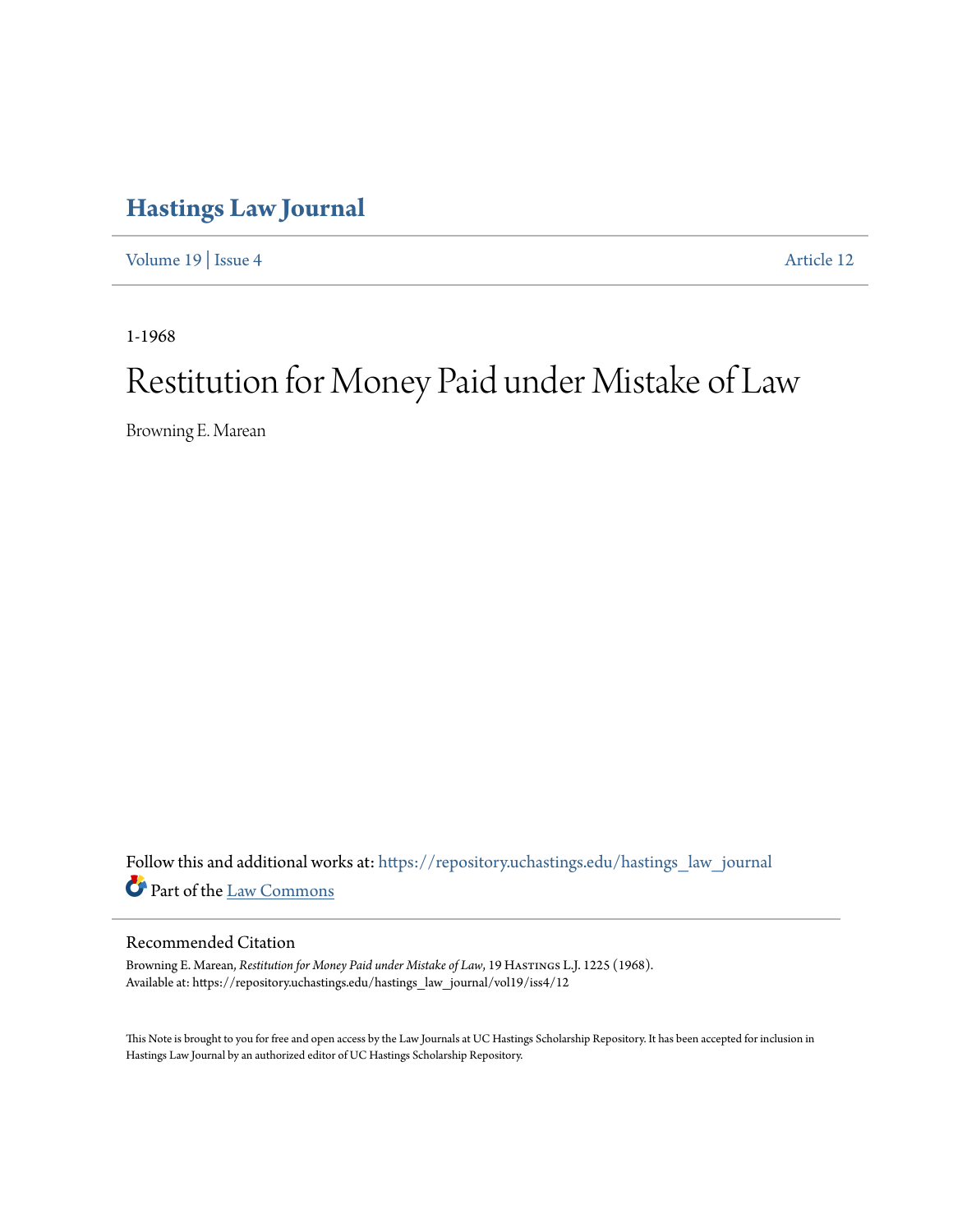# **RESTITUTION FOR MONEY PAID UNDER MISTAKE OF LAW**

Restitution<sup>1</sup> has been defined as the grouping together of the common law quasi-contract and the corresponding right to equitable *Restatement of Restitution* section 1: "A person who has been unjustly enriched at the expense of another is required to make restitution to the other." As a general rule, in order to establish the right to restitution, the plaintiff must show that the defendant has received a benefit from the plaintiff, and that the retention of the benefit by the defendant is unjust.<sup>3</sup>

If *A* has made a payment by mistake to *B,* one of the factors involved in determining if *A* may recover the payment is whether the mistake was one of fact or of law. If the mistake was one of fact, as a general rule the payment may be recovered.<sup>4</sup> If the mistake was one of law, as a general rule the payment may not be recovered.<sup>5</sup> The purpose of this paper is to examine this distinction as it has been applied in California; to determine if it is valid in light of underlying policy factors; and, if the distinction proves unsound, to suggest remedial legislation. At the outset it is necessary to be aware of the following:

It must always be borne in mind, in cases denying restitution of money paid on the stated ground that it was paid by mistake of law and not of fact, that the circumstances may have been such that restitution would have been denied even though the money had been paid by mistake of fact instead of mistake of law. When a court is con-vinced that restitution should not be decreed, in the pressure of work if is likely to seize on the first plausible rule that comes handy; and it is likely to seize on the first plausible rule that comes handy; and the reader surely well knows how handy the "mistake of law" rule has become.<sup>6</sup>

**1** Background material is available in the following sources: RESTATE-MENT **OF RESTrUTON §§** 1-2, 6-55 (1937) [hereinafter cited as **RESTATEMENT];** AzmIEcAN LAW INSTITUTE, CALIFoRNIA ANNOTATIONS TO **THE RESTATEMENT** OF RESTITUTION (1940); **3 A.** CoRINl, **CONTRACTS § 617** (rev. ed. **1960);** R. Gorr **& G.** JONES, **THE** LAW OF RESTITUTION **61-139 (1966);** W. KEENER, QUASI-CON-TRACT, 26-158 **(1893); 5 S.** WILLISTON, **CONTRACTS §§ 1580-93** (rev. ed. **1937);** F. WOoDWARD, **QUASI-CONTRACT §§** 10-44 **(1913)** [hereinafter cited as **WooD-**WARD]; **70 C.J.S.** *Payment §§* **156-57 (1951); 38 CAL.** JUR. **2d** Payment **§§ 59-69 (1957);** Annot., **53** A.L.R. 949 **(1928)** (right to recover money voluntarily paid with full knowledge of facts but under a misapprehension as to legal rights and obligations); Annot., **63** A.L.R. 1346 **(1929)** (recovery back of public money paid **by** mistake); Annot., **87** A.L.R. 649 **(1933)** (good faith in receiving payment under mistake of fact as affecting its recovery); 40 A.L.R.2d **997 (1955)** (what constitutes change of position **by** payee so as to preclude re- covery of payment made under mistake).

2 Thurston, *Recent Developments in Restitution: 1940-1947,* 45 Micu. L. **REv. 935** (1947).

**3** WOODWARD **§ 7.**

*4 E.g.,* 70 C.J.S. *Payment* § **157,** at **367** (1951).

*5 E.g., id. §* 156, at 362-63.

**6 3** A. CORBIN, **CONTRACTS** § **617** at 756 (rev. ed. 1960).

[1225]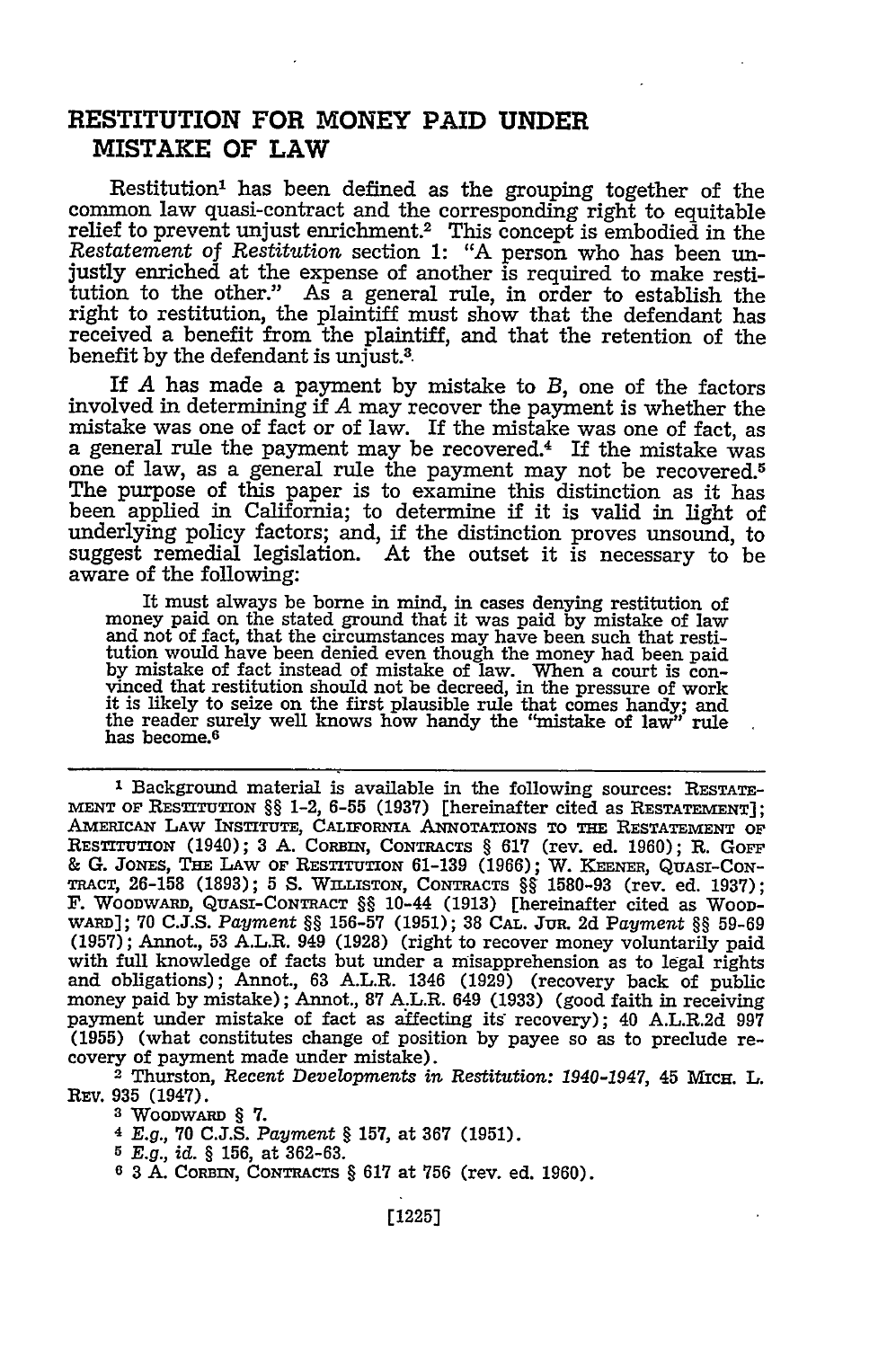### Origin of the Rule

 $\cdots$ 

The origin of the distinction between mistakes of fact and law as applied to money payments is found in the **1802** English case of *Bilbie v. Lumley.7* Lord Ellenborough stated that "every man must be taken to be cognizant of the law."<sup>8</sup> Woodward saw this as a misapplication of the criminal law principle ignorantia *juris* non excusat,<sup>9</sup> and concluded that the distinction was unsound:

The maxim has no proper application **...** to the case of one who has done no wrong and who seeks not to inflict a loss upon another **....**

... But the courts in England and America have long conceded that money paid under mistake of fact, in circumstances which make its retention inequitable, may be recovered; and there appears to be no reason to fear that the excuse of ignorance of the law would prove a greater temptation to the unscrupulous or a more effective weapon of injustice.<sup>10</sup>

The Restatement of Restitution states the general rule: "Except as otherwise stated in §§ **46-55,** a person who, induced thereto solely **by** mistake of law, has conferred a benefit upon another to satisfy in whole or in part an honest claim of another to the performance given, is not entitled to restitution."<sup>11</sup>

#### Applicable California Cases and Statutes

The operation of the rule in California will be examined first **by** reference to the mistake of fact statute and cases, second by examination of the modification worked by the mistake of law statute, and finally **by** reference to the mistake of law cases. It is necessary to deal with the statutes and cases in this manner as the mistake of fact cases state most clearly the mistake of law rule.12

#### Effect of *Civil Code Section 1577*

California Civil Code section 1577 provides:

Mistake of fact is a mistake, not caused by the neglect of a legal duty on the part of the person making the mistake, and consisting in: 1. An unconscious ignorance or forgetfulness of a fact past or

present, material to the contract; or, 2. Belief in the present existence of a thing material to the con-

tract, which does not exist, or in the past existence of such a thing, which has not existed.

- **9** Ignorance of the law is no excuse.
- **<sup>10</sup>**WooDwARW § 36, at 57-58.

**11 RESTATEMENT** § 45. The sections cited as exceptions indicate the extent to which the rule has been judicially modified: § 46, satisfaction of non- existent obligation, when restitution granted; § 47, payment upon a void agreement; § 48, failure of purpose; § 49, gratuitous transactions; § 50, mistake as to size of grantor's interest; § 51, mistake as to the legal effect of grant; § 52, purchase of nonexistent interest; § 53, services and improvements; § 54, performance of another's duty or discharge of lien against his property; § 55, benefit obtained by fraud or mistake.

<sup>12</sup>*See, e.g.,* Aebli v. Board of Education, 62 Cal. App. 2d 706, 145 P.2d 601 (1944).

**<sup>7</sup>**102 Eng. Rep. 448 (K.B.). **<sup>s</sup>***Id.* at 449.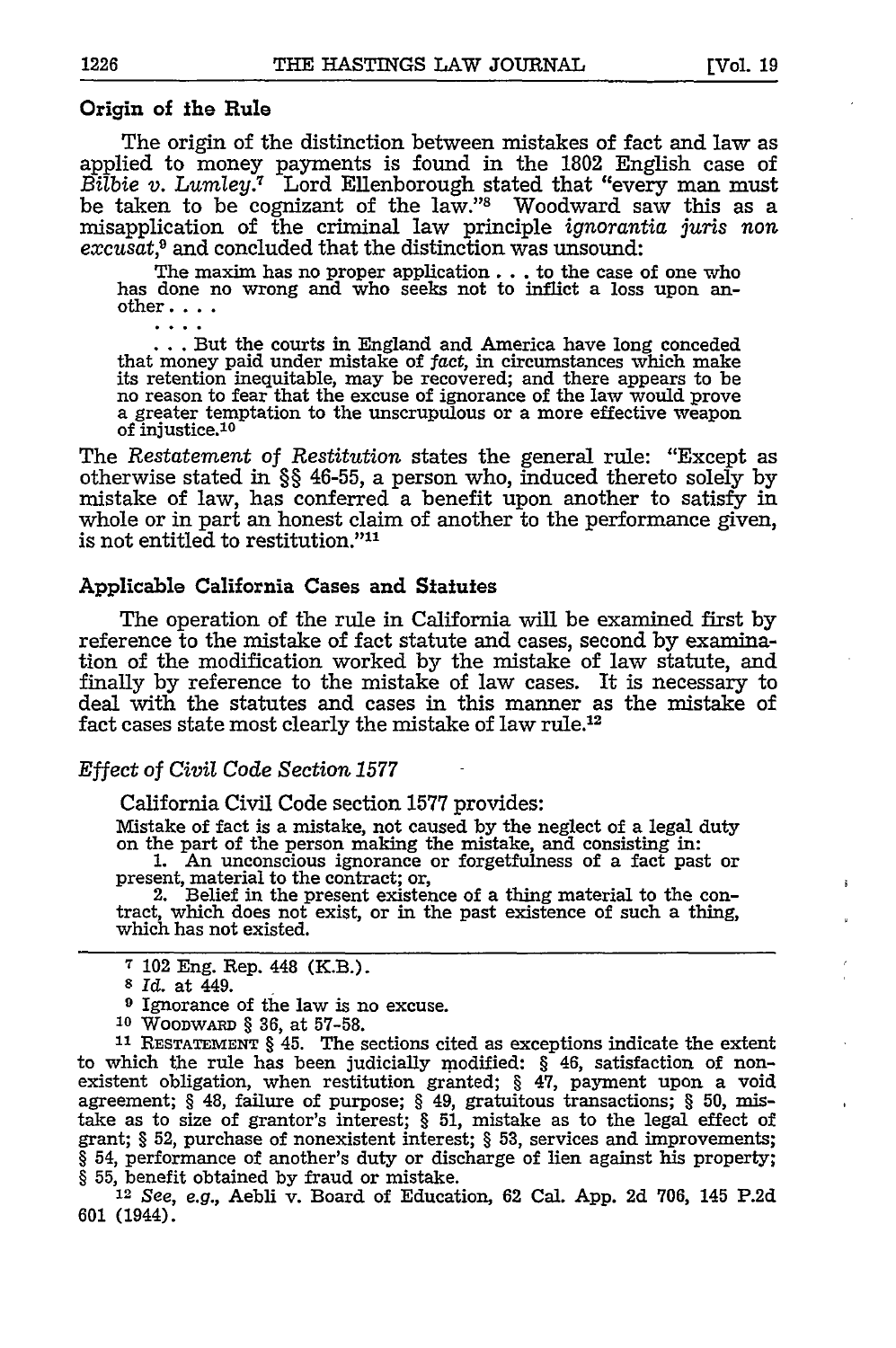The effect of this section is to render an underlying contract voidable and subject to rescission under section 1689 of the Civil Code. Adjudication of rescission includes the possibility of restitution: "The aggrieved party shall be awarded complete relief, including restitution of benefits, if any, conferred by him as a result of the transaction **.... -1**

Aebli v. Board of *Education*<sup>14</sup> involved overpayments made to school teachers. The city of San Francisco had adopted a salary schedule, the amount of the salary being determined by the number of years of service. The mistaken overpayments were discovered after an audit, and the board of education began to deduct from the salaries of the teachers the overpayments which were not barred by the statute of limitations. The teachers then brought this action to challenge the reductions and to recover those deductions that had already been made.

The court affirmed the right of the board of education to recover the overpayments: "The legal doctrine upon which the board based its action in charging back the overpayments, and now justifies that action is that of mistake. The law recognizes and deals with two kinds of mistake, —that of law and that of fact. As a general rule mistake of law is of no legal consequence, just as ignorance of the law is no excuse."<sup>15</sup> California has thus perpetuated the error of *Bilbie v. Lumley.* The court went on to discuss mistake of fact: "Mistake of fact, however, as a general rule furnishes a good ground for relief. Moreover, the mistake need not be mutual, or known to or shared by the party receiving the money. Money paid under mistake of fact may be recovered back however negligent the person making the payment may have been unless the payment has caused such a change in the position of the other party that it would be unjust to require him to refund."'16

The court declined to state whether the mistake was one of law or of fact, rather it was said to be a close question.<sup>17</sup> The court placed its decision on a qualification of the mistake of law rule, namely that money paid out by mistake of the government or any agency of the government, whether the mistake be one of law or fact, may be recovered. The justification given for the exception was that the money paid was public money, it was held in trust, and the payor was unauthorized to make overpayments. While the case reaches the correct result, it does so without an express statement of the underlying basis for the decision, namely unjust enrichment. That this is the basis is partially seen in the statement that the payment may be recovered however negligent the person making the payment may have been.<sup>18</sup>

**Is** *Id.* at 725, 145 P.2d at 610; **RESTATEmENT** § **1;** WooDwARw § 7; *see, e.g.,* Fox v. Monahan, 8 Cal. App. 707, 709, 97 P. 765 (1908): "The action for money had and received will lie wherever it appears that the defendant has received money which in equity and good conscience he should pay to the plaintiff."

**<sup>13</sup> CAL.** CIV. **CODE § 1692.**

**<sup>14</sup>62** Cal. App. **2d** 706, 145 P.2d 601 (1944).

**<sup>1</sup>r** *Id.* at 724, 145 P.2d at 610.

**<sup>16</sup>***Id.* at 724-25, 145 P.2d at 610.

**<sup>17</sup>***Id.*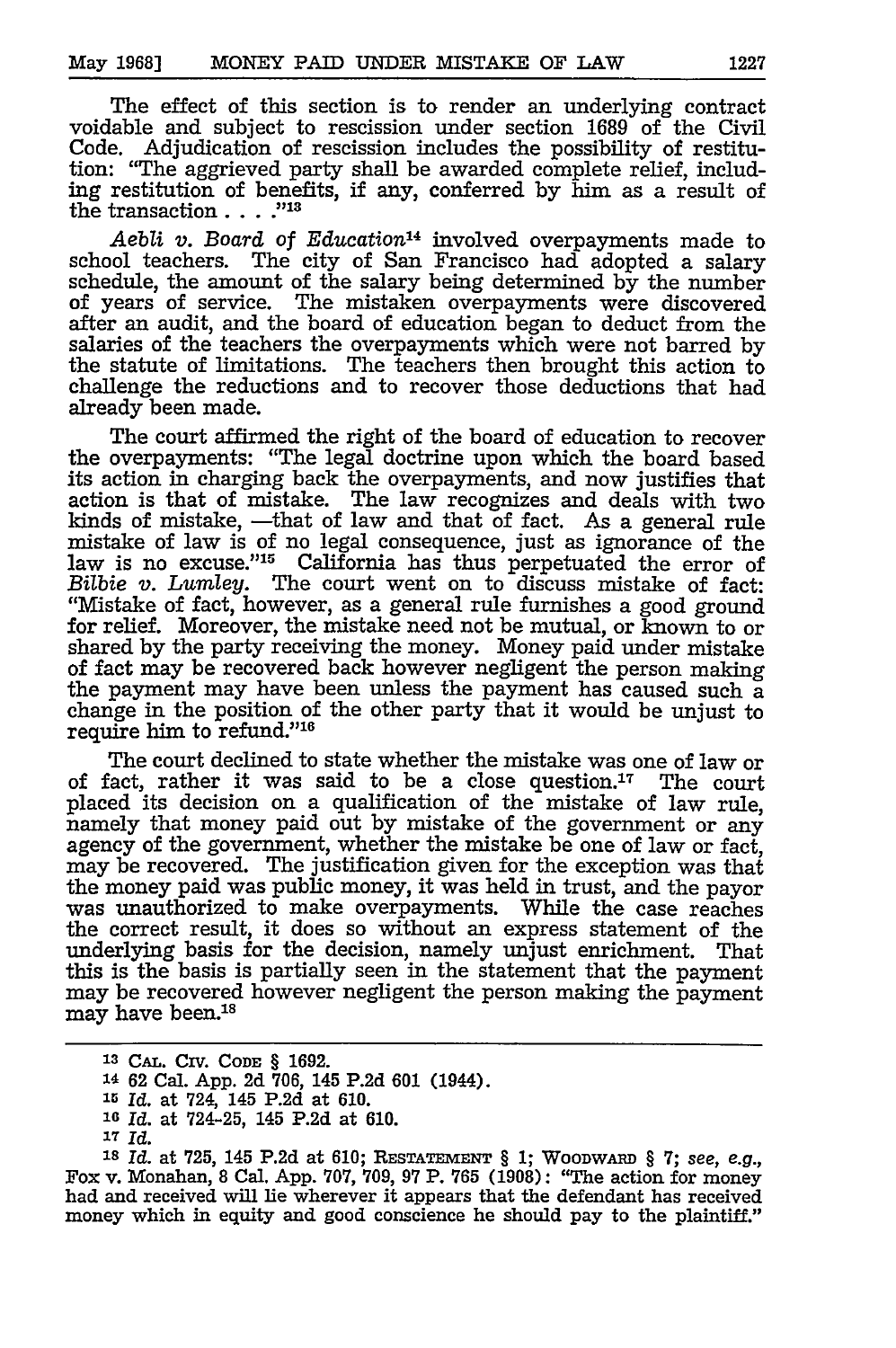ŧ

*American Oil Service, Inc. v. Hope Oil Co.19* was an action in which a buyer and seller sought declaratory relief to determine their rights. Involved were overpayments made on the part of the buyer resulting from oversights of the buyer's bookkeeper. The defendant maintained that there could be no recovery as this was a mistake of law, and not of fact, but that if it was a mistake of fact, he had changed his position so that it would be inequitable for a recovery to be allowed. The court defined mistake of law in the following manner: "A mistake of law occurs where a person is truly acquainted with the existence or nonexistence of facts, but is ignorant of, or comes to an erroneous conclusion as to their legal effect .... A payment made by reason of a wrong construction of the terms of a contract is made under a mistake of law."20

The court allowed recovery, holding that the mistake was one of fact, the error being an oversight, and that there was no change of position sufficient to make the recovery inequitable.<sup>21</sup>

#### *Effect of Civil Code Section 1578*

Before considering the mistake of law cases it is necessary to consider the effect of section 1578 of the Civil Code, and to consider the role that the volunteer policy plays in the right to restitution.

California Civil Code section 1578 provides:

Mistake of law constitutes a mistake, within the meaning of this article, only when it arises from:<br>1. A misapprehension of

1. A misapprehension of the law by all parties, all supposing that they knew and understood it, and all making substantially the same mistake as to the law; or,<br>
2. A misapprehension of the law by one party, of which the

others are aware at the time of the contracting, but which they do not rectify.

The mistake found in subsection 2 contains an element of fraud which affords an obvious ground of relief.<sup>22</sup> The mistake discussed in the first clause is the type with which this note is concerned. The effect of this section is similar to that of section 1577.<sup>23</sup> The underlying contract is made voidable and subject to rescission.24 Adjudication of rescission includes the possibility of restitution.25 The modification which the statute makes is that it allows rescission and restitution where the mistake of law was *mutual;* its weakness is that it confines relief to such a case.

*Gregory v. Clabrough's Executor*<sup>26</sup> is cited by Professor Corbin as a case which applies section 1578.27 The proceeds of a crop grown on mortgaged land were mistakenly paid by the mortgagor to the mortgagee on the advice of the mortgagor's attorney. The mistake was made in the interpretation of the mortgage which purported to cover

|  |  |  |  |  |  |  |  |  |  | <sup>19</sup> 233 Cal. App. 2d 822, 44 Cal. Rptr. 60 (1965). |  |
|--|--|--|--|--|--|--|--|--|--|--------------------------------------------------------------|--|
|--|--|--|--|--|--|--|--|--|--|--------------------------------------------------------------|--|

**<sup>19</sup>**233 Cal. App. 2d 822, 44 Cal. Rptr. 60 (1965). **<sup>20</sup>***Id.* at **830,** 44 Cal. Rptr. at 65.

**<sup>21</sup>***Id.* at 831, 44 Cal. Rptr. at 66.

**<sup>22</sup>**WOODWARD § **39,** at 62.

- 24 **CAL.** CIV. **CODE** § 1689.
- **25 CAL.** Civ. CODE **§ 1692.**
- **26** 129 Cal. 475, 62 P. 72 **(1900).**

**<sup>23</sup>**See text accompanying note 13 *supra.*

**<sup>27</sup>***See, e.g.,* 3 **A.** CoRBIN, **CONTRACTS** § 617, at 755 n.52 (rev. ed. 1960).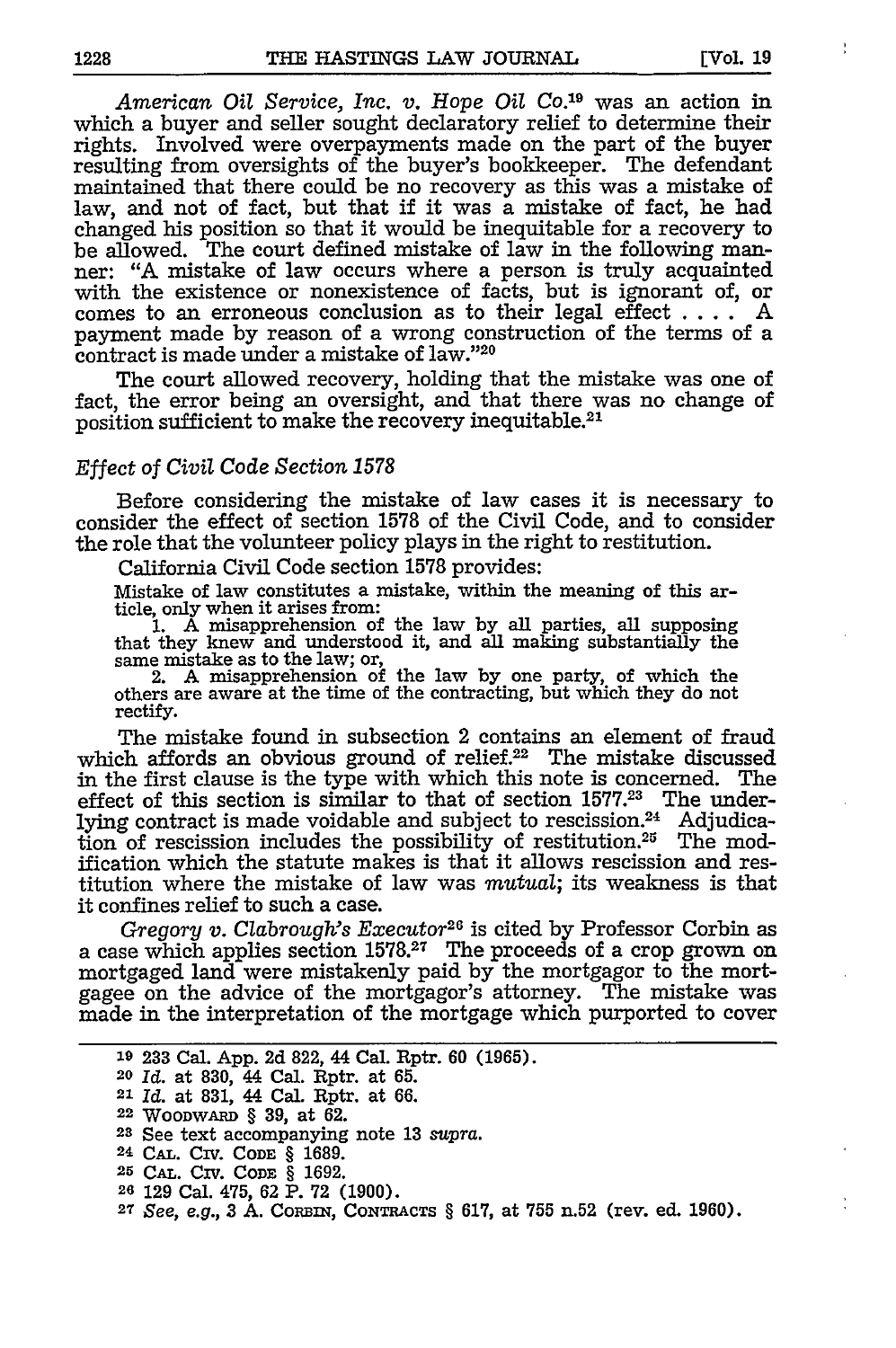all rents, issues and profits. The court found that the mistake arose from a mutual misapprehension of the law, and stated that in such a case it would imply a promise to repay the money.28 It should be noted that this case did not involve a unilateral mistake of law. In other words, where the mistake is mutual, and therefore within the scope of section 1578, the right to restitution is present, just as it would have been had the mistake been one of fact.29

It is clear that in both cases, where the mistake was one of fact, or where the mistake of law was mutual, the basis for recovery is unjust enrichment:<sup>30</sup> "[I]t is just for one who has benefited by the mistake of another to return what he has received, except where he is entitled to the benefit of his bargain or where there are other circumstances which would make restitution inequitable . . **. 1** Nevertheless, the effect of section 1578 is that it confines relief to those cases where there was a mutual mistake of law.

#### *Mistake of Law*

In the mistake of law cases it is often difficult to determine the exact basis on which the court rests its decision. This is due in part to the volunteer policy which is embodied in the *Restatement of Restitution* section 2: "A person who officiously confers a benefit upon another is not entitled to restitution therefor." This section amounts to a qualification of section 1: "A person who has been unjustly enriched at the expense of another is required to make restitution to the other." When read together the two sections indicate that the enrichment principle provides for restitution only when the enrichment is unjust, and that the volunteer policy is a factor of consequence in determining if the enrichment is unjust.<sup>32</sup> It is submitted that one of the factors used to determine if the payment was voluntary, and hence not recoverable, is whether the mistake was one of law or of fact.83

The joint operation of the volunteer policy and the mistake of law policy is illustrated in the case of *Myers v. City of Calipatria*.<sup>34</sup> Myers had been serving the city as its elected clerk. He was later appointed city attorney; the same instrument which appointed him provided that the city should be at no expense for any deputy clerks so long as Myers was city attorney. Nevertheless he paid out of his own money the salaries of certain deputies. In this action the plaintiff alleged that he had paid the money for the use and benefit of the city.

The court denied recovery, finding that the payments were voluntary; and that even if the order, which stated that the city was to

**<sup>33</sup>***See* Bucknall v. Story, 46 Cal. 589 (1873); Draper v. Grant, **91** Cal. App. 2d 566, 205 P.2d **399** (1949); Myers v. City of Calipatria, 140 Cal. App. 295, **35** P.2d **377** (1934); Thresher v. Lopez, 52 Cal. App. 219, 198 P. 419 (1921). **<sup>34</sup>**140 Cal. App. 295, **35 P.2d 377** (1934).

**<sup>28 129</sup>** Cal. at **478, 62** P. at **73.**

**<sup>29</sup>***See* **CAL.** Civ. CODE § 1577, and text accompanying note 13 *supra.*

**<sup>30</sup>**Note **18** *supra.*

<sup>&</sup>lt;sup>31</sup> RESTATEMENT, at 179.

**<sup>32</sup>***See* Wade, *Restitution for Benefits Conferred without Request,* **19** VAw. L. **REv. 1183, 1183-84 (1966).**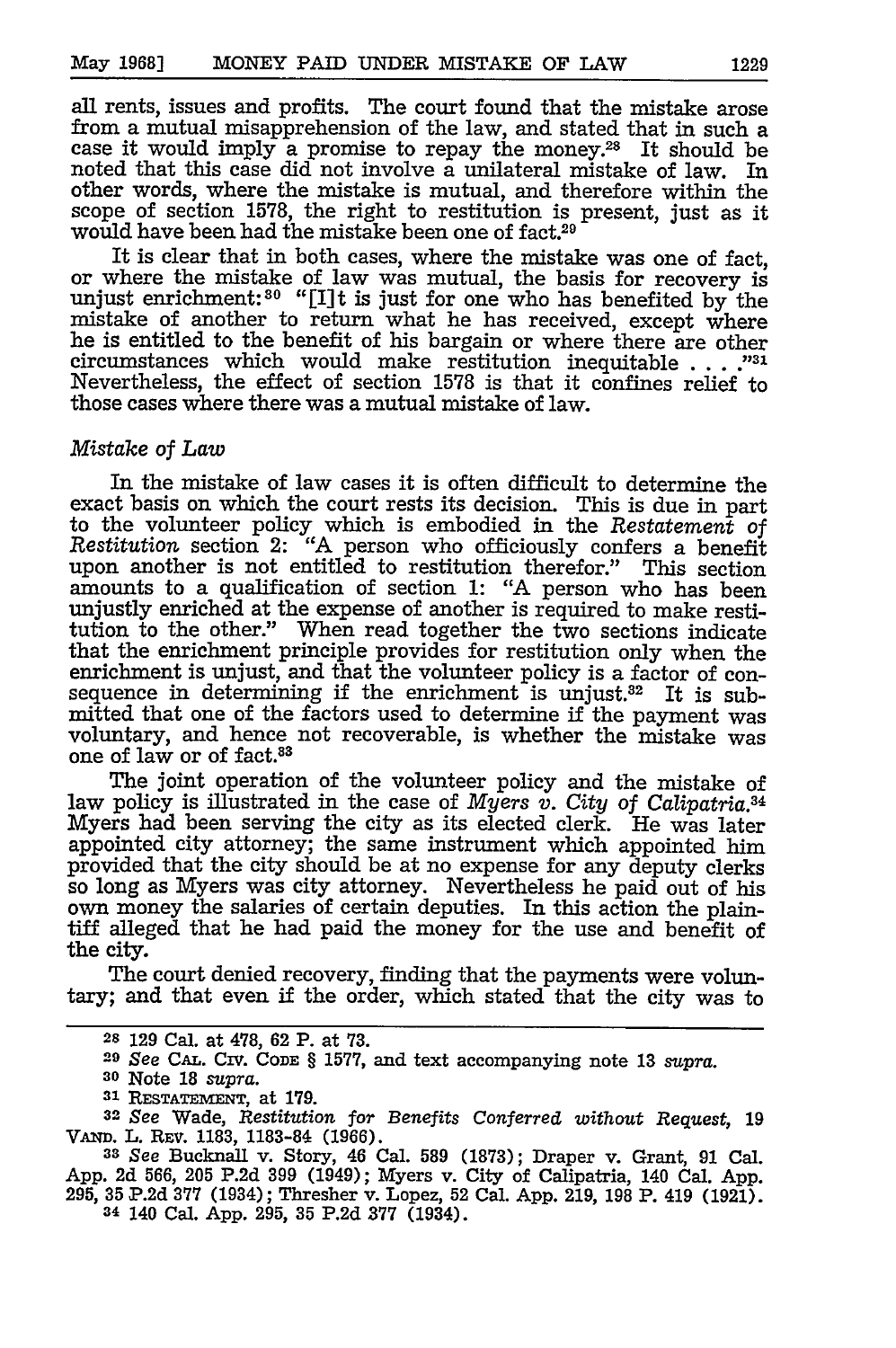be at no expense for clerks, were void, that of itself would not constitute a ground of relief. The court quoted<sup>35</sup> at length from an earlier California case, *Brumagim v. Tillinghast:3 <sup>6</sup>*"It is the compulsion or coercion under which the party is supposed to act which gives him the right to relief. If he voluntarily pay an illegal demand, knowing it to be illegal, he is of course entitled to no consideration; and if he voluntarily pay such demand in ignorance or misapprehension of the law respecting its validity, he is in no better position, for it is against the highest policy to permit transactions to be opened upon grounds of this character."37

A second example of the interrelation of the two policies is found in the case of *Bucknall v. Story.38* It was an action to recover a sum of money paid under protest for an assessment made on the plaintiff's property. The assessment was void in that it was made to a person who had no interest in the land. In order to prevent the threatened judicial sale of his land, the plaintiff paid the assessment. The court held that where one makes a payment under a misapprehension of the law the payment is deemed voluntary, and cannot be recovered back. The plaintiff was held to the knowledge that the assessment was void, and that any threatened sale would have been ineffective to give a purchaser even a color of title.39 This was the misapprehension of law which rendered the plaintiff's payment voluntary and not recoverable.

The net effect of the volunteer policy and the mistake of law policy operating in conjunction is the denial of restitution. It is not readily apparent if *Myers* or *Bucknall* could have been decided on the basis of the volunteer policy alone. It is submitted that in this area the two policies coalesce, with the result that if a person has made a unilateral mistake of law, it is easy to characterize him as a volunteer, and thus have an additional reason to deny recovery.40

There is but one California case which rests squarely on the rule of money paid under mistake of law. *Christy v. Sullivan4'* was decided after the enactment of Civil Code section 1578, but does not refer to the statute. While the report of the case is very brief, it appears that the plaintiff had purchased county warrants which did not constitute a valid charge on the county treasury. The authority of the treasurer to issue notes was limited to a certain dollar amount which had been exceeded. The court disposed of the case with a brief statement that the maxim *ignorantia* legis non *excusat* applied.<sup>42</sup>

- **<sup>38</sup>**46 Cal. **589 (1873).**
- **89 Id.** at **599.**

**40** "[W]here money is paid with full knowledge of the facts and circumstances on which it is demanded, or with the means of such knowledge, it cannot be recovered back on the ground that the party supposed he was not bound in law to pay it, when in truth he was not. 'He shall not be permitted' said the court, 'to allege his ignorance of the law, and it shall be considered a voluntary payment.'" Brumagim v. Tillinghast, 18 Cal. 265, 271 (1861); *see,* e.g., cases cited note 33 supra. <sup>41</sup>**50** Cal. 337 (1875).

<sup>42</sup>*Id.* at 339.

**<sup>35</sup>***Id.* at 299, 35 P.2d at 379.

**<sup>36</sup>**18 Cal. 265 (1861).

**<sup>37</sup>**Id. at 271.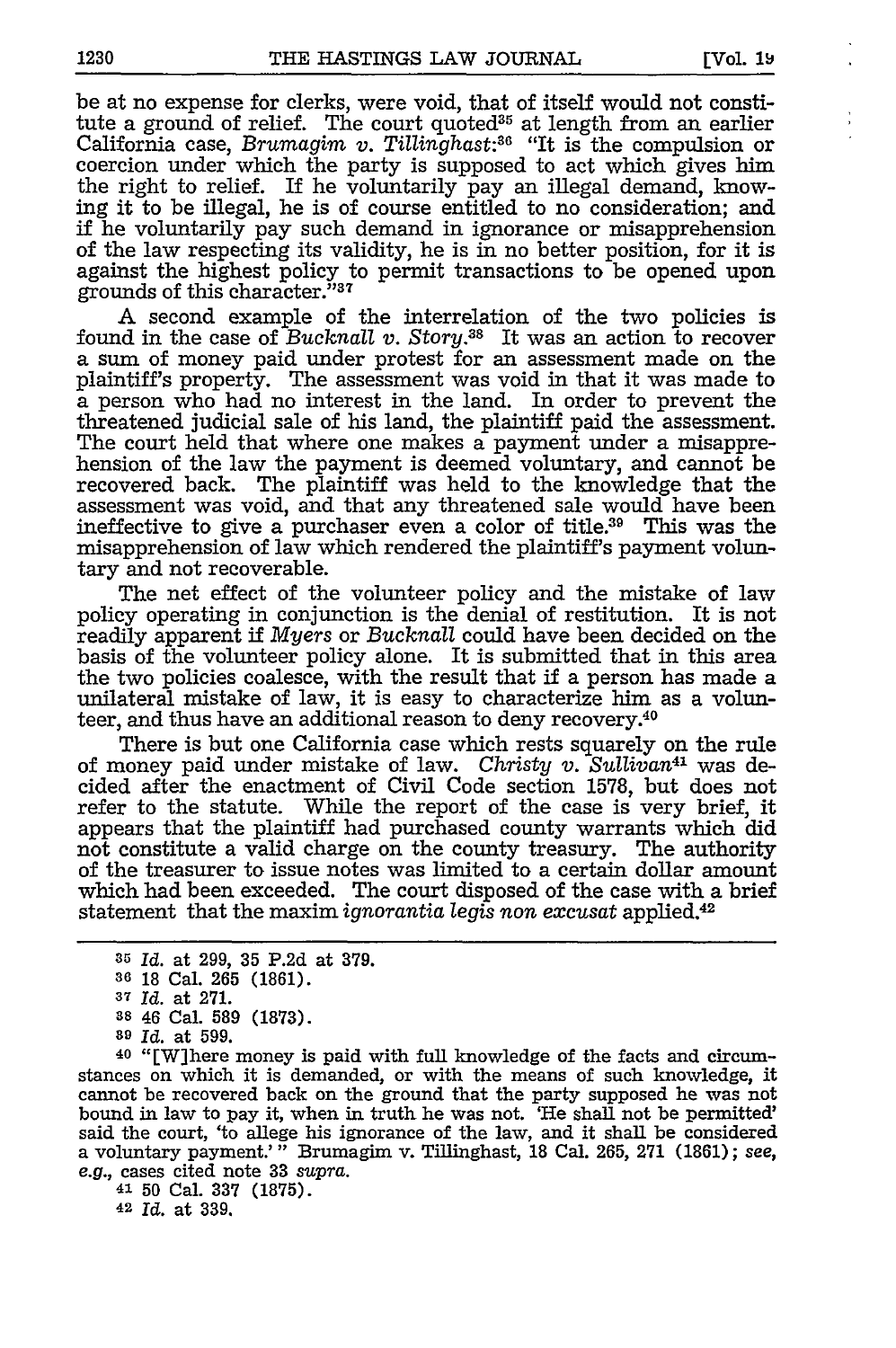#### Critique of the State of the Law

The impression that one is left with as to restitution for money paid under mistake of law is that California, while paying lip service to the rule in cases which allow recovery either on the ground that the mistake was one of fact, $43$  or that the mistake was made by a government agency,<sup>44</sup> in reality has the rule in form and not in substance. *Christy v. Sullivan45* alone can be said to rest on mistake of law, but it is a weak case for supporting the rule in that it makes no mention of Civil Code section 1578, and in that its brevity makes analysis difficult. *Myers v. City of Calipatria46* and *Bucknall v. Story47* most likely could have been justified on the basis of the volunteer policy alone.

The underlying basis for restitution in the mistake of fact cases is unjust enrichment.<sup>48</sup> It is submitted that the enrichment is no less unjust when the mistake is one of law. The cases which follow illustrate two positions concerning relief for a payment made under mistake of law.

*Payne v. Witherbee Sherman & Co.*,<sup>49</sup> a New York case, was an action to recover the balance due for electrical power furnished by the plaintiff power company to the defendant. The defendant, having discovered that overpayments had been made for a 3-year period, counterclaimed for the excess paid. The trial court dismissed the plaintiff's action, and awarded judgment on the counterclaim, finding that the money had been paid under mistake. The New York Court of Appeals reversed, stating that the trial court's finding that the overpayment was made by mistake was insufficient to allow a recovery as payment made under mistake of law could not be recovered.<sup>50</sup>

In contrast to *Payne,* Connecticut has, by judicial decision, allowed recovery for payments made under mistake of law. The rationale for allowing such recovery is expressed in the recent case of *Ficken v. Edward's, Inc.51* The defendant, a subcontractor, was unable to obtain payment from an insolvent contractor, and sought payment from the owner of the building. The owner made the payments in the mistaken belief that the subcontractor had the right to a mechanic's lien, when in fact no such right attached as the owner had paid the contractor in full. The court allowed the owner to recover the payments, and found its reason in the language of an earlier Connecticut case, *Northrop's Executor v. Graves:52* "When money is paid by one, under mistake of his rights and his duty, and which he was under no

<sup>45</sup>**50** Cal. 337 (1875).

- **46** 140 Cal. App. 295, 35 P.2d 377 (1934).
- 47 46 Cal. **589 (1873).**
- **<sup>48</sup>**Note 18 *supra.*
- **<sup>49</sup>**200 N.Y. 572, 93 N.E. 954 (1911).
- **<sup>50</sup>***Id.* at 576, 93 N.E. at 956.
- **51** 23 Conn. Supp. 378, 183 A.2d 924 (1962).
- **52** 19 Conn. 548 **(1848).**

**<sup>43</sup>***See, e.g.,* American Oil Serv., Inc. v. Hope Oil Co., 233 Cal. **App. 2d 822,** 44 Cal. Rptr. 60 (1965), *discussed in* text accompanying notes 19-21 *supra.*

**<sup>44</sup>***See, e.g.,* Aebli v. Board of Education, 62 Cal. App. 2d 706, 145 P.2d 601 (1944), *discussed in* text accompanying notes 14-18 *supra.*